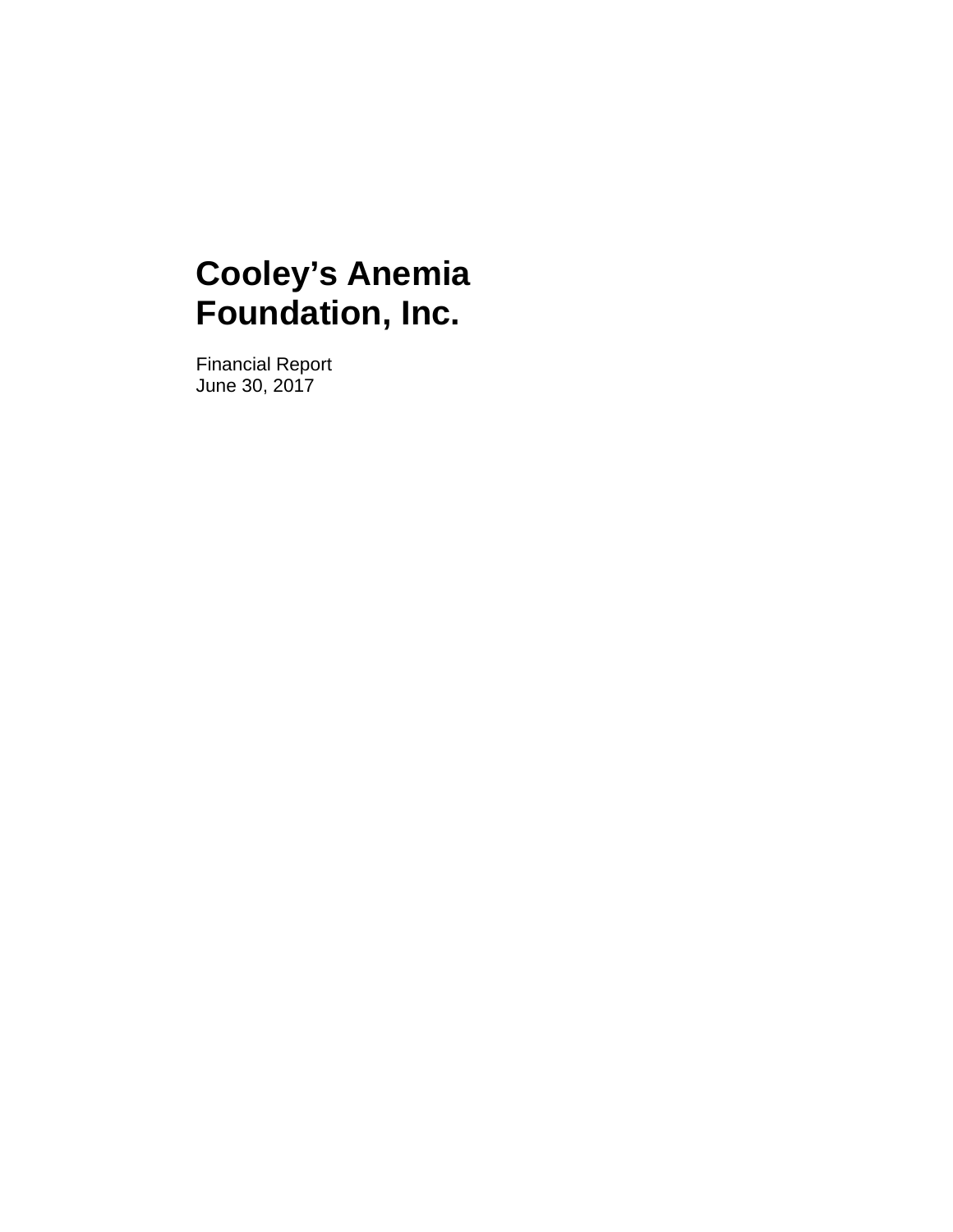## **Contents**

| Independent auditor's report      |         |
|-----------------------------------|---------|
| <b>Financial statements</b>       |         |
| Statements of financial position  | 2       |
| Statements of activities          | 3       |
| Statements of functional expenses | $4 - 5$ |
| Statements of cash flows          | 6       |
| Notes to financial statements     | $7-12$  |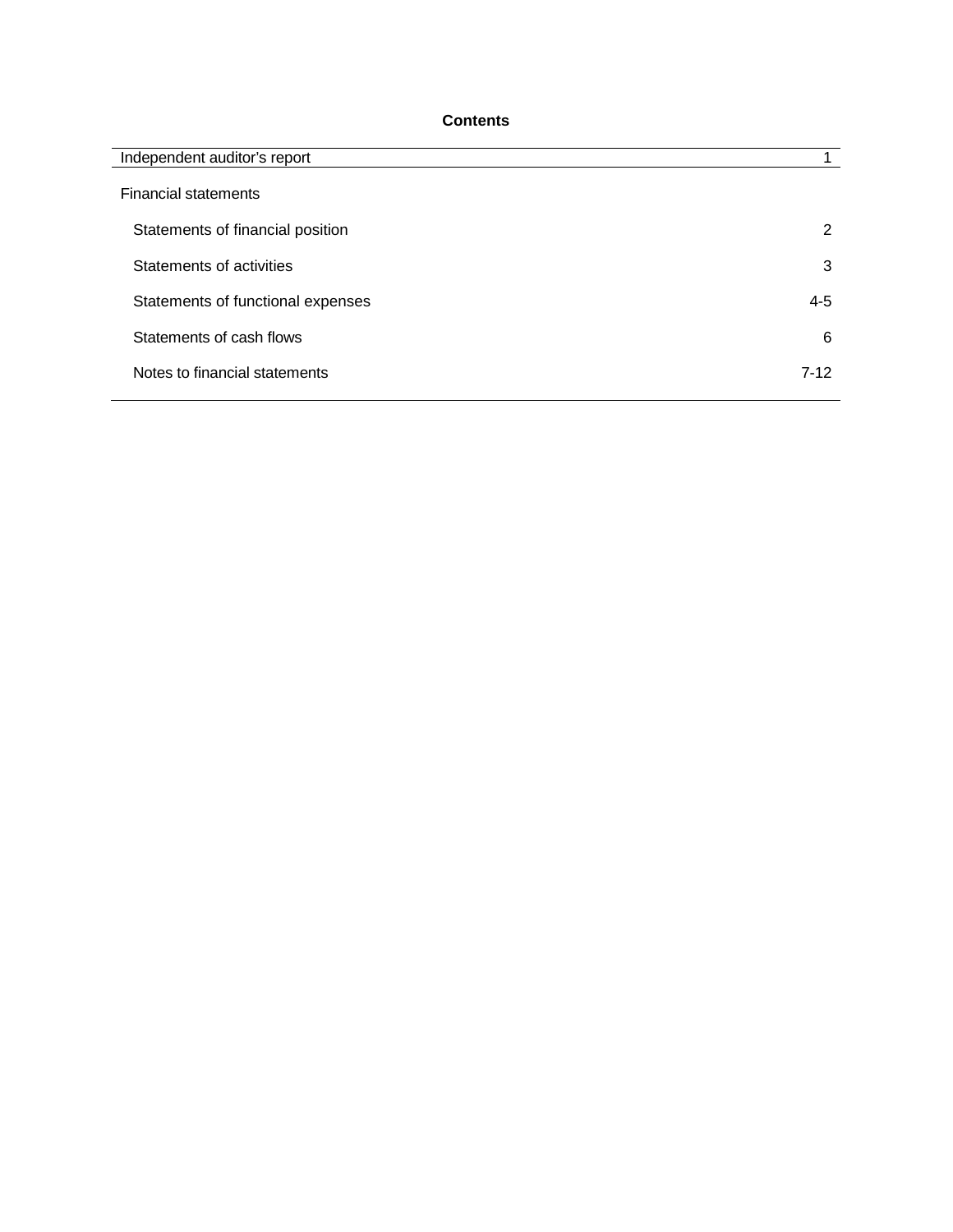

**RSM US LLP** 

#### **Independent Auditor's Report**

To the Board of Directors Cooley's Anemia Foundation, Inc.

#### **Report on the Financial Statements**

We have audited the accompanying financial statements of Cooley's Anemia Foundation, Inc. (the Foundation), which comprise the statements of financial position as of June 30, 2017 and 2016, the related statements of activities, functional expenses and cash flows for the years then ended, and the related notes to the financial statements.

#### **Management's Responsibility for the Financial Statements**

Management is responsible for the preparation and fair presentation of these financial statements in accordance with accounting principles generally accepted in the United States of America; this includes the design, implementation, and maintenance of internal control relevant to the preparation and fair presentation of financial statements that are free from material misstatement, whether due to fraud or error.

#### **Auditor's Responsibility**

Our responsibility is to express an opinion on these financial statements based on our audits. We conducted our audits in accordance with auditing standards generally accepted in the United States of America. Those standards require that we plan and perform the audit to obtain reasonable assurance about whether the financial statements are free from material misstatement.

An audit involves performing procedures to obtain audit evidence about the amounts and disclosures in the financial statements. The procedures selected depend on the auditor's judgment, including the assessment of the risks of material misstatement of the financial statements, whether due to fraud or error. In making those risk assessments, the auditor considers internal control relevant to the entity's preparation and fair presentation of the financial statements in order to design audit procedures that are appropriate in the circumstances, but not for the purpose of expressing an opinion on the effectiveness of the entity's internal control. Accordingly, we express no such opinion. An audit also includes evaluating the appropriateness of accounting policies used and the reasonableness of significant accounting estimates made by management, as well as evaluating the overall presentation of the financial statements.

We believe that the audit evidence we have obtained is sufficient and appropriate to provide a basis for our audit opinion.

#### **Opinion**

In our opinion, the financial statements referred to above present fairly, in all material respects, the financial position of the Foundation as of June 30, 2017 and 2016, and the changes in its net assets and its cash flows for the years then ended in accordance with accounting principles generally accepted in the United States of America.

RSM US LLP

New York, New York March 27, 2018

THE POWER OF BEING UNDERSTOOD **AUDIT | TAX | CONSULTING**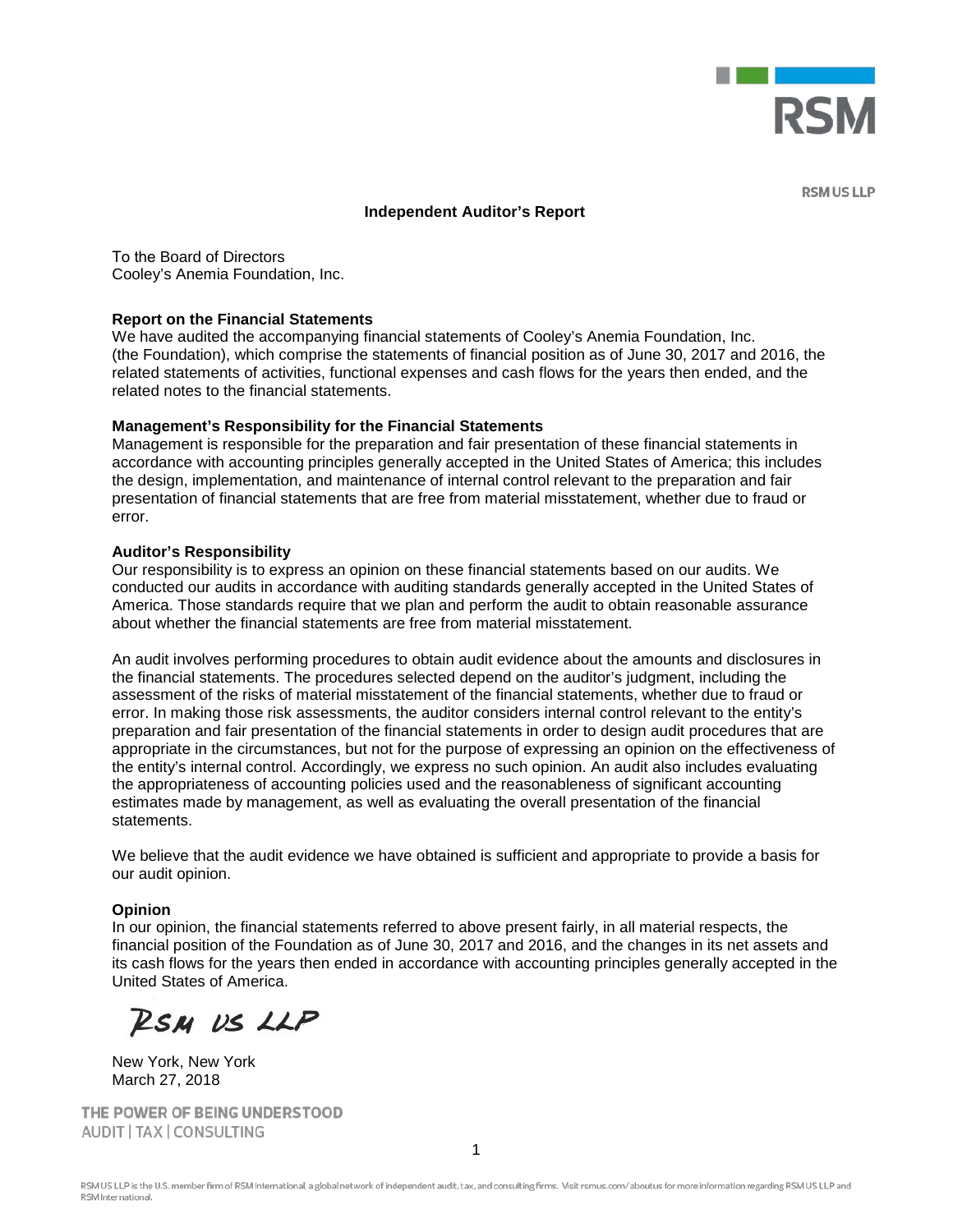#### **Statements of Financial Position June 30, 2017 and 2016**

|                                            | 2017             | 2016             |
|--------------------------------------------|------------------|------------------|
| Assets                                     |                  |                  |
| Current assets:                            |                  |                  |
| Cash and cash equivalents                  | \$2,917,182      | \$2,077,858      |
| Short-term investments                     | 46,385           | 44,480           |
| Receivables:                               |                  |                  |
| Contributions                              | 439,960          | 170,000          |
| Grants                                     | 47,161           | 51,806           |
| Journal ads and functions                  | 82,654           | 55,312           |
| Prepaid expenses                           | 87,520           | 70,483           |
| <b>Total current assets</b>                | 3,620,862        | 2,469,939        |
| Property and equipment, at cost:           |                  |                  |
| Furniture, fixtures and computer equipment | 325,774          | 323,862          |
| Less accumulated depreciation              | 300,321          | 294,646          |
| Property and equipment, net                | 25,453           | 29,216           |
| Other assets:                              |                  |                  |
| Contribution receivable                    |                  |                  |
| Security deposits                          | 19,073<br>29,727 | 36,942<br>29,727 |
| <b>Total other assets</b>                  | 48,800           | 66,669           |
|                                            |                  |                  |
| <b>Total assets</b>                        | \$3,695,115      | \$2,565,824      |
| <b>Liabilities and Net Assets</b>          |                  |                  |
| <b>Current liabilities:</b>                |                  |                  |
| Accrued liabilities and other              | \$<br>69,868     | \$<br>58,065     |
| Deferred event revenue                     | 265,951          |                  |
| <b>Total current liabilities</b>           | 335,819          | 58,065           |
| Deferred rent obligation                   | 4,388            | 2,441            |
| <b>Total liabilities</b>                   | 340,207          | 60,506           |
|                                            |                  |                  |
| Net assets:                                |                  |                  |
| Unrestricted                               | 2,623,479        | 2,130,862        |
| Temporarily restricted                     | 731,429          | 374,456          |
| <b>Total net assets</b>                    | 3,354,908        | 2,505,318        |
| <b>Total liabilities and net assets</b>    | \$3,695,115      | \$2,565,824      |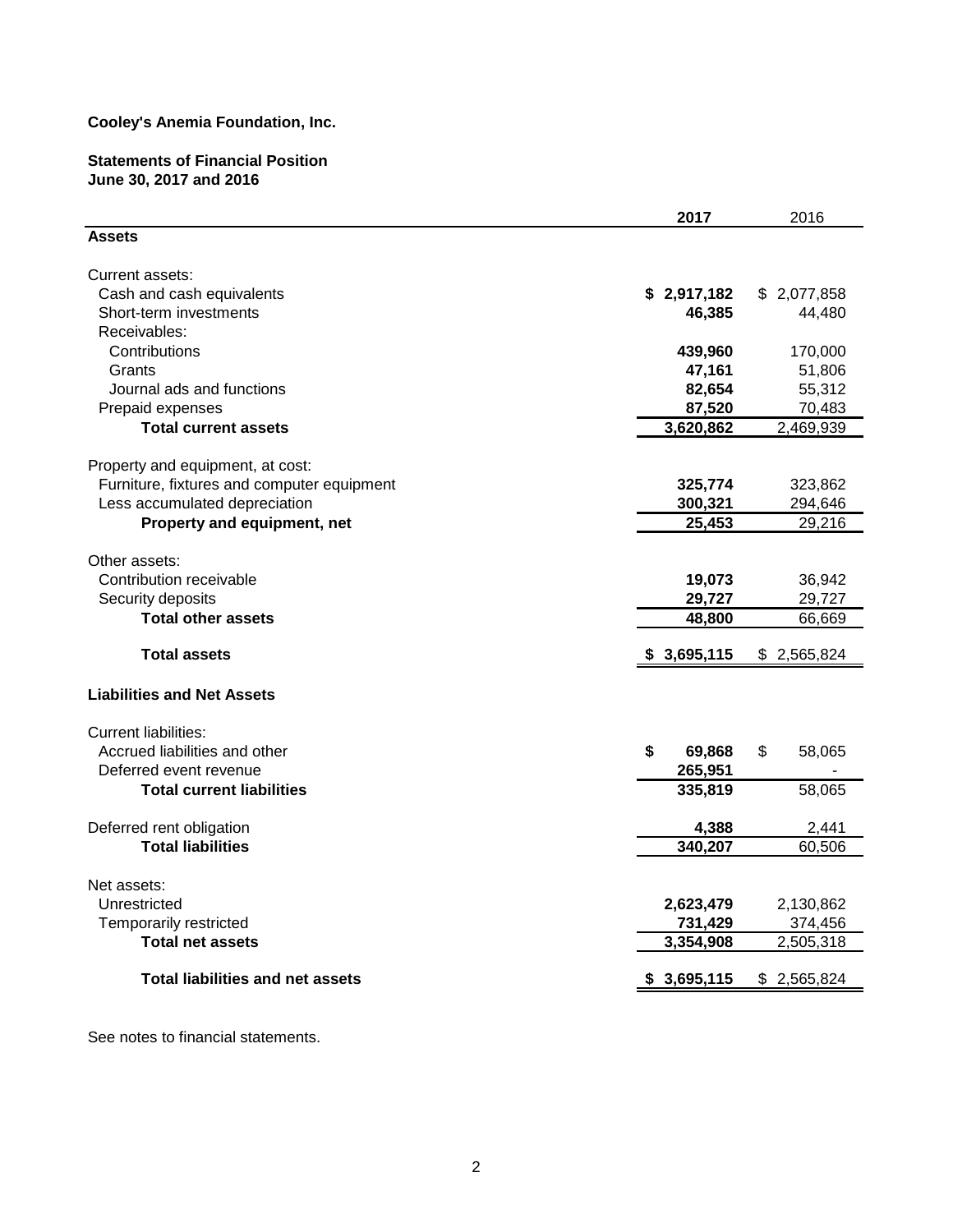#### **Statements of Activities Years Ended June 30, 2017 and 2016**

|                                       |                     | 2017              |              | 2016         |                |             |  |
|---------------------------------------|---------------------|-------------------|--------------|--------------|----------------|-------------|--|
|                                       | <b>Temporarily</b>  |                   |              | Temporarily  |                |             |  |
|                                       | <b>Unrestricted</b> | <b>Restricted</b> | <b>Total</b> | Unrestricted | Restricted     | Total       |  |
| Changes in net assets:                |                     |                   |              |              |                |             |  |
| Revenues, gains and other support:    |                     |                   |              |              |                |             |  |
| Functions:                            |                     |                   |              |              |                |             |  |
| Revenues                              | \$1,789,155         | \$                | \$1,789,155  | \$1,571,251  | S              | \$1,571,251 |  |
| Direct expenses                       | (574, 276)          |                   | (574, 276)   | (526, 603)   | $\blacksquare$ | (526, 603)  |  |
| <b>Net function income</b>            | 1,214,879           |                   | 1,214,879    | 1,044,648    |                | 1,044,648   |  |
| Donations                             | 399,936             | 682,292           | 1,082,228    | 484,348      | 317,514        | 801,862     |  |
| <b>Memorials</b>                      | 19,559              |                   | 19,559       | 24,678       |                | 24,678      |  |
| Grants                                | 219,753             |                   | 219,753      | 239,437      |                | 239,437     |  |
| Investment earnings                   | 5,171               |                   | 5,171        | 3,977        |                | 3,977       |  |
| Total revenues and gains              | 1,859,298           | 682,292           | 2,541,590    | 1,797,088    | 317,514        | 2,114,602   |  |
| Net assets released from restrictions | 325,319             | (325, 319)        |              | 174,487      | (174, 487)     |             |  |
| Total revenues, gains and other       |                     |                   |              |              |                |             |  |
| support                               | 2,184,617           | 356,973           | 2,541,590    | 1,971,575    | 143,027        | 2,114,602   |  |
| Expenses:                             |                     |                   |              |              |                |             |  |
| Program services:                     |                     |                   |              |              |                |             |  |
| Research and grants                   | 282,781             |                   | 282,781      | 238,566      |                | 238,566     |  |
| Public information                    | 245,846             |                   | 245,846      | 612,899      |                | 612,899     |  |
| <b>Patient services</b>               | 560,024             |                   | 560,024      | 341,580      |                | 341,580     |  |
| Community services                    | 124,181             |                   | 124,181      | 51,589       |                | 51,589      |  |
| <b>Total program services</b>         | 1,212,832           |                   | 1,212,832    | 1,244,634    |                | 1,244,634   |  |
| Supporting services:                  |                     |                   |              |              |                |             |  |
| Management and general                | 180,225             |                   | 180,225      | 277,902      |                | 277,902     |  |
| Fund-raising                          | 298,943             |                   | 298,943      | 211,395      |                | 211,395     |  |
| <b>Total supporting services</b>      | 479,168             |                   | 479,168      | 489,297      |                | 489,297     |  |
| <b>Total expenses</b>                 | 1,692,000           |                   | 1,692,000    | 1,733,931    |                | 1,733,931   |  |
| Increase in net assets                | 492,617             | 356,973           | 849,590      | 237,644      | 143,027        | 380,671     |  |
| Net assets:                           |                     |                   |              |              |                |             |  |
| Beginning                             | 2,130,862           | 374,456           | 2,505,318    | 1,893,218    | 231,429        | 2,124,647   |  |
| Ending                                | \$2,623,479         | 731,429<br>\$     | \$3,354,908  | \$2,130,862  | \$<br>374,456  | \$2,505,318 |  |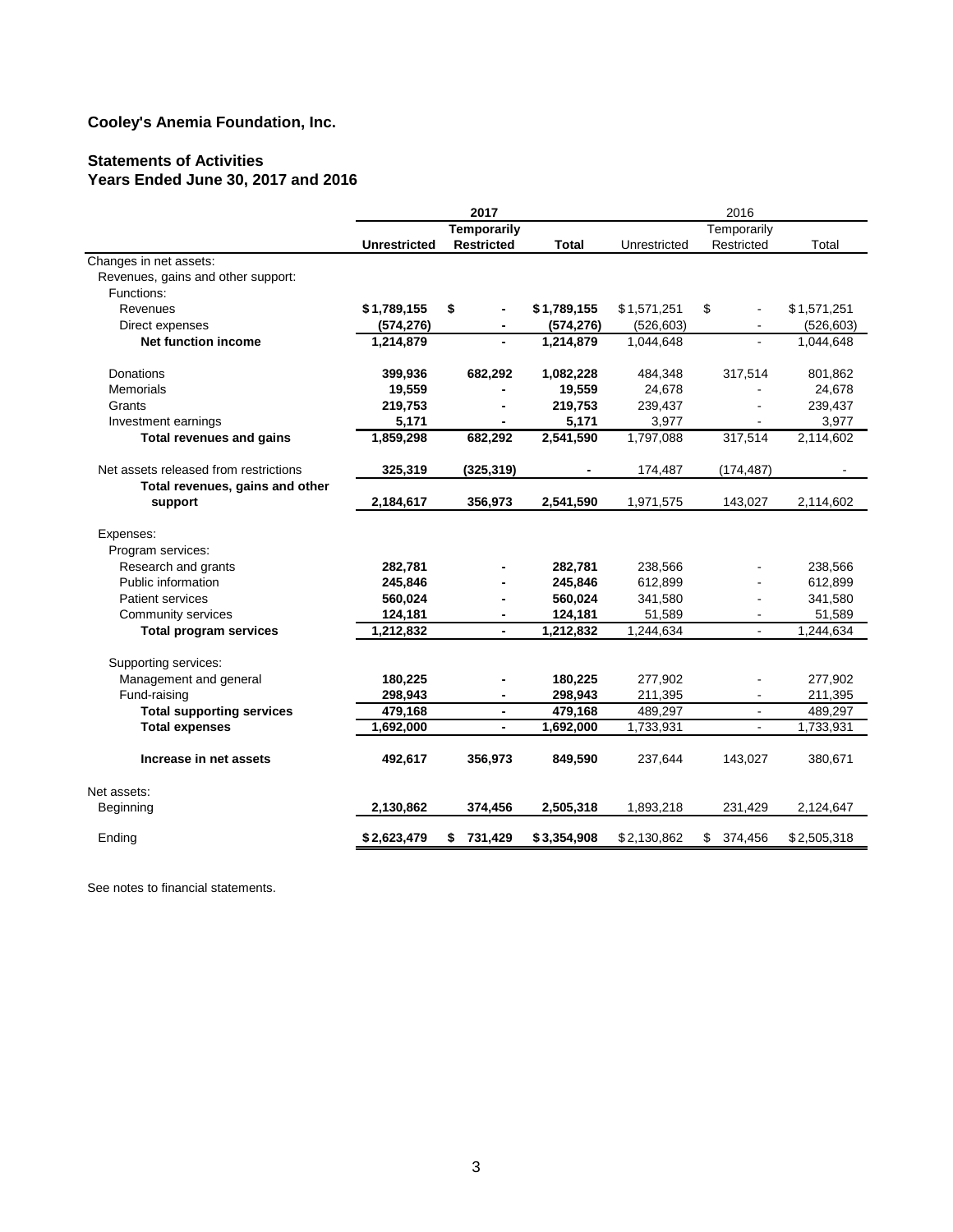# **Statement of Functional Expenses**

**Year Ended June 30, 2017**

|                                           |                                            |             | Program Services | <b>Supporting Services</b> |                |           | <b>Total Program</b> |
|-------------------------------------------|--------------------------------------------|-------------|------------------|----------------------------|----------------|-----------|----------------------|
|                                           | Research<br>Public<br>Patient<br>Community |             | Management       | Fund-                      | and Supporting |           |                      |
|                                           | and Grants                                 | Information | Services         | Services                   | and General    | Raising   | Services             |
| Awards and fellowships                    | \$212,493                                  | \$          | \$               |                            | \$             | \$        | 212,493<br>\$        |
| <b>Salaries</b>                           | 16,037                                     | 79,905      | 206,320          | 84,691                     | 70,099         | 191,593   | 648,645              |
| Payroll taxes and benefits                | 2,582                                      | 13,617      | 33,723           | 14,138                     | 12,039         | 33,352    | 109,451              |
| Pension                                   | 479                                        | 665         | 3,157            | 526                        | 2,077          | 2,531     | 9,435                |
| <b>Professional fees</b>                  | 29,219                                     | 29,210      | 29,210           |                            | 35,845         |           | 123,484              |
| Telephone                                 | 1,834                                      | 2,236       | 2,236            | 2,292                      | 3,564          | 6,985     | 19,147               |
| Stationery, postage, computer and office  | 90                                         | 32,588      | 2,304            | 1.788                      | 10,234         | 21,462    | 68,466               |
| <b>Rent and utilities</b>                 | 19,409                                     | 19,947      | 19,947           | 20,007                     | 19,525         | 24,097    | 122,932              |
| Printing and publications                 |                                            | 10,548      |                  |                            | 168            | 1,901     | 12,617               |
| Meetings and conferences, including       |                                            |             |                  |                            |                |           |                      |
| related travel                            |                                            | 43,794      |                  |                            | 3,708          | 14,245    | 61,747               |
| Specific assistance to patients           |                                            | 662         | 261,447          |                            |                |           | 262,109              |
| Insurance                                 | 537                                        | 1,072       | 1,072            | 536                        | 1,077          | 1,073     | 5,367                |
| Miscellaneous                             | 101                                        | 11,602      | 608              | 203                        | 16,214         | 1,704     | 30,432               |
| <b>Total expenses before depreciation</b> |                                            |             |                  |                            |                |           |                      |
| and direct expenses of functions          | 282,781                                    | 245,846     | 560,024          | 124,181                    | 174,550        | 298,943   | 1,686,325            |
| Depreciation                              |                                            |             |                  |                            | 5,675          |           | 5,675                |
| <b>Total expenses before direct</b>       |                                            |             |                  |                            |                |           |                      |
| expenses of functions                     | 282,781                                    | 245,846     | 560,024          | 124,181                    | 180,225        | 298,943   | 1,692,000            |
| Direct expenses of functions              |                                            |             |                  |                            |                | 574,276   | 574,276              |
| <b>Total expenses</b>                     | 282,781                                    | \$245,846   | \$560,024        | \$124,181                  | \$180,225      | \$873,219 | \$2,266,276          |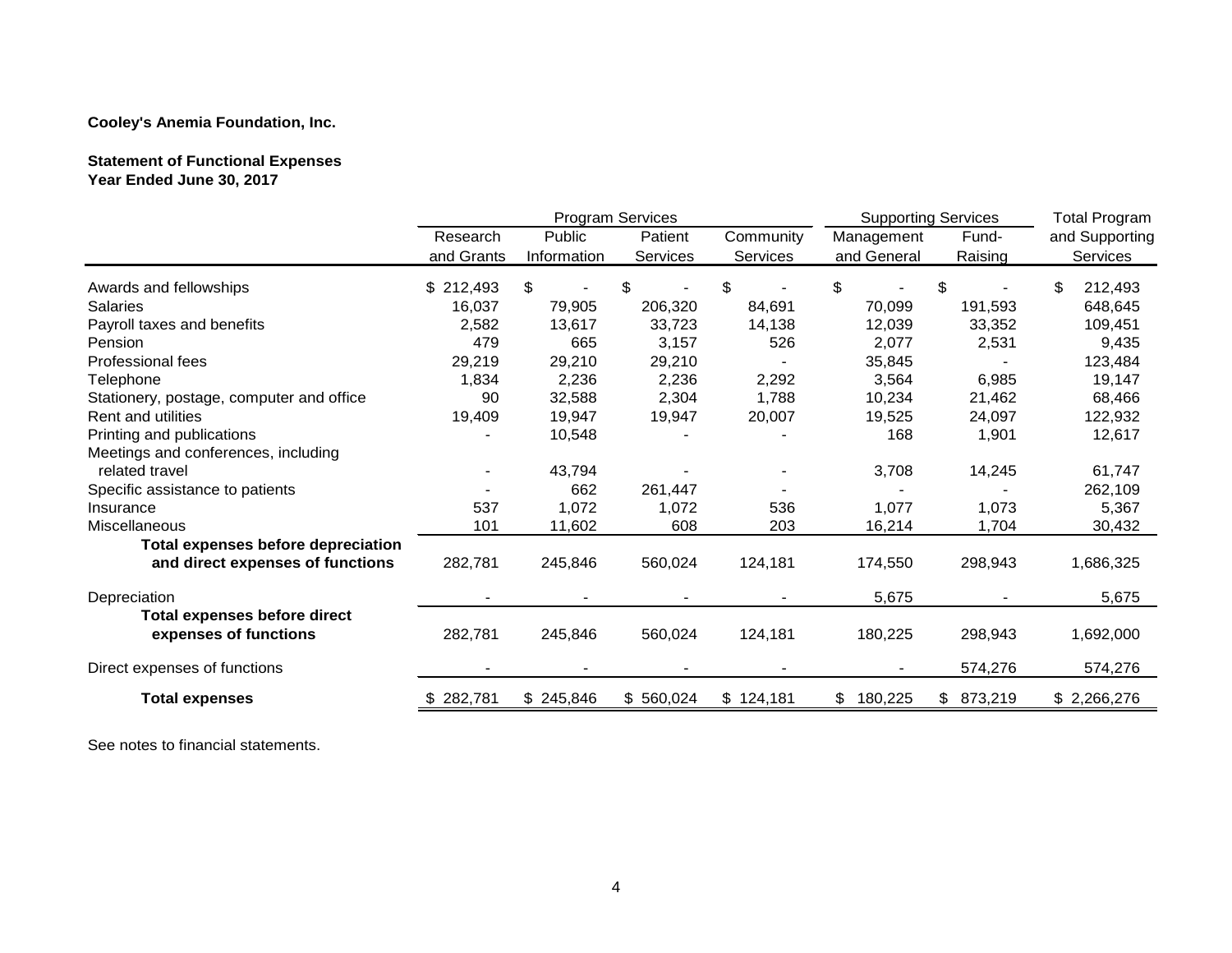# **Statement of Functional Expenses**

**Year Ended June 30, 2016**

|                                           |            |             | Program Services |              |             | <b>Supporting Services</b> |                |  |
|-------------------------------------------|------------|-------------|------------------|--------------|-------------|----------------------------|----------------|--|
|                                           | Research   | Public      | Patient          | Community    | Management  | Fund-                      | and Supporting |  |
|                                           | and Grants | Information | Services         | Services     | and General | Raising                    | Services       |  |
| Awards and fellowships                    | \$170,625  | \$          | \$               | \$           | \$          | S                          | 170,625<br>\$. |  |
| <b>Salaries</b>                           | 16,510     | 170,341     | 184,836          | 22,290       | 157,200     | 124,324                    | 675,501        |  |
| Payroll taxes and benefits                | 2,484      | 25,636      | 27,816           | 3,357        | 23,657      | 18,708                     | 101,658        |  |
| Pension                                   | 479        | 343         | 3,559            | 229          | 1,587       | 1,337                      | 7,534          |  |
| Professional fees                         | 28,145     | 28,137      | 28,137           |              | 49,291      |                            | 133,710        |  |
| Telephone                                 | 2,018      | 2,455       | 2,314            | 2,314        | 3,659       | 6,907                      | 19,667         |  |
| Stationery, postage, computer and office  | 85         | 30,731      | 1,849            | 1,014        | 9,472       | 21,659                     | 64,810         |  |
| Rent and utilities                        | 16,995     | 17,677      | 17,483           | 17,483       | 18,309      | 20,629                     | 108,576        |  |
| Printing and publications                 |            | 21,426      |                  |              |             | 3,665                      | 25,091         |  |
| Meetings and conferences, including       |            |             |                  |              |             |                            |                |  |
| related travel                            |            | 304,002     |                  |              | 2,689       | 10,756                     | 317,447        |  |
| Specific assistance to patients           |            |             | 72,987           | 2,050        |             |                            | 75,037         |  |
| Insurance                                 | 1,187      | 2,373       | 2,373            | 1,187        | 2,390       | 2,373                      | 11,883         |  |
| <b>Miscellaneous</b>                      | 38         | 9,778       | 226              | 1,665        | 3,246       | 1,037                      | 15,990         |  |
| <b>Total expenses before depreciation</b> |            |             |                  |              |             |                            |                |  |
| and direct expenses of functions          | 238,566    | 612,899     | 341,580          | 51,589       | 271,500     | 211,395                    | 1,727,529      |  |
| Depreciation                              |            |             |                  |              | 6,402       |                            | 6,402          |  |
| <b>Total expenses before direct</b>       |            |             |                  |              |             |                            |                |  |
| expenses of functions                     | 238,566    | 612,899     | 341,580          | 51,589       | 277,902     | 211,395                    | 1,733,931      |  |
| Direct expenses of functions              |            |             |                  |              |             | 526,603                    | 526,603        |  |
| <b>Total expenses</b>                     | 238,566    | \$612,899   | \$341,580        | 51,589<br>S. | \$277,902   | \$737,998                  | \$2,260,534    |  |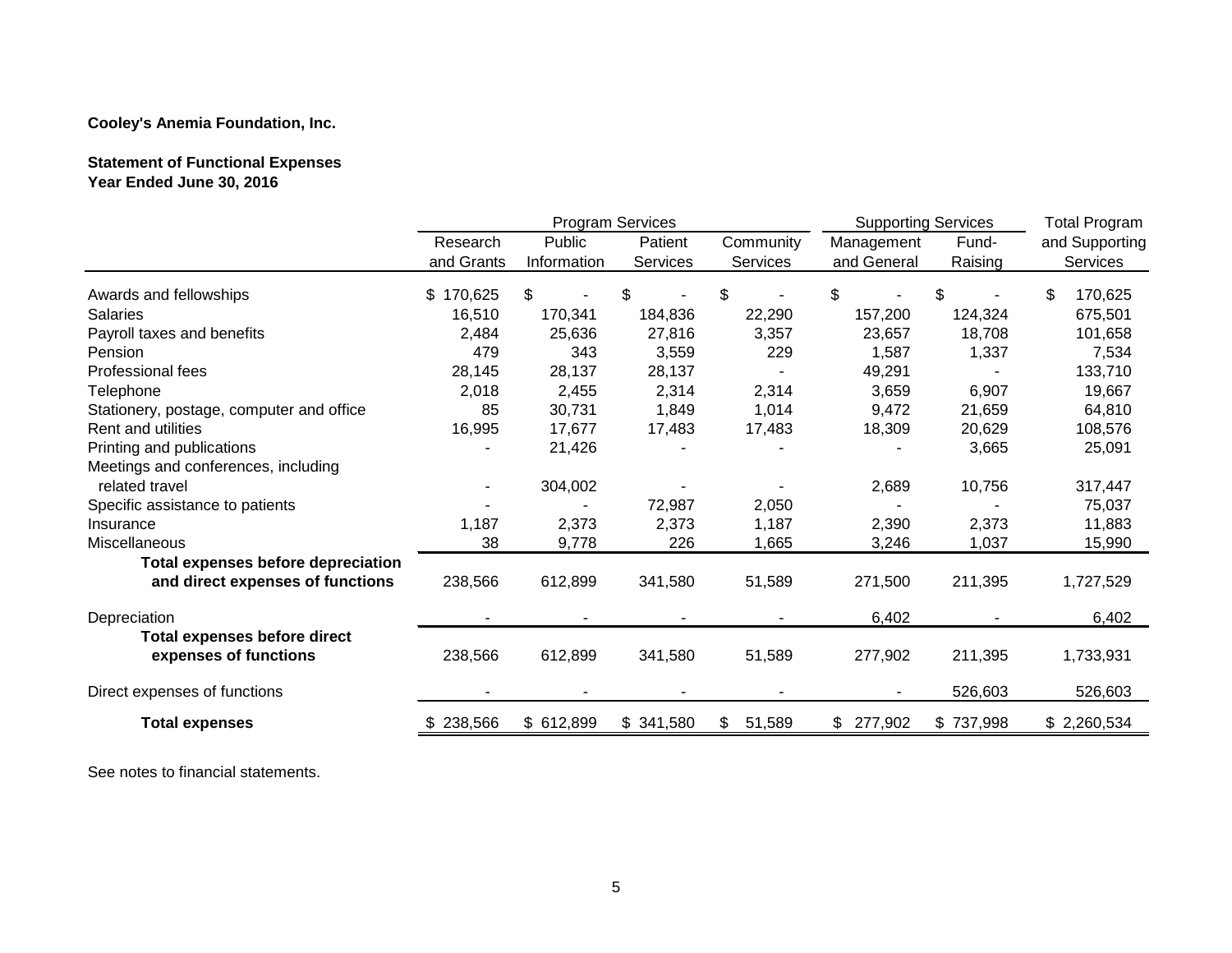#### **Statements of Cash Flows Years Ended June 30, 2017 and 2016**

|                                                                  | 2017          | 2016          |
|------------------------------------------------------------------|---------------|---------------|
| Cash flows from operating activities:                            |               |               |
| Increase in net assets                                           | \$<br>849,590 | \$<br>380,671 |
| Adjustments to reconcile increase in net assets to               |               |               |
| net cash provided by operating activities:                       |               |               |
| Change of discount to multi-year contribution receivable         | (2, 131)      |               |
| Depreciation                                                     | 5,675         | 6,402         |
| Amortization of deferred lease obligation                        | 1,947         | 1,066         |
| Changes in assets and liabilities:                               |               |               |
| (Increase) decrease in contributions receivable                  | (249,960)     | 92,927        |
| Decrease (increase) in grants receivable                         | 4,645         | (1,780)       |
| (Increase) decrease in receivables for journal ads and functions | (27, 342)     | 55,595        |
| (Increase) decrease in prepaid expenses                          | (17, 037)     | 125,123       |
| Increase (decrease) in accrued liabilities and other             | 11,803        | (116, 432)    |
| Increase in deferred event revenue                               | 265,951       |               |
| Net cash provided by operating activities                        | 843,141       | 543,572       |
|                                                                  |               |               |
| Cash flows from investing activities:                            |               |               |
| Purchase of furniture, fixtures, and computer equipment          | (1, 912)      | (19, 784)     |
| Purchase of short-term investments                               | (5, 171)      | (3,977)       |
| Proceeds from sale of short-term investments                     | 3,266         | 168,500       |
| Net cash (used in) provided by investing activities              | (3, 817)      | 144,739       |
| Net increase in cash and cash equivalents                        | 839,324       | 688,311       |
| Cash and cash equivalents:                                       |               |               |
| <b>Beginning</b>                                                 | 2,077,858     | 1,389,547     |
| Ending                                                           | 2,917,182     | \$ 2,077,858  |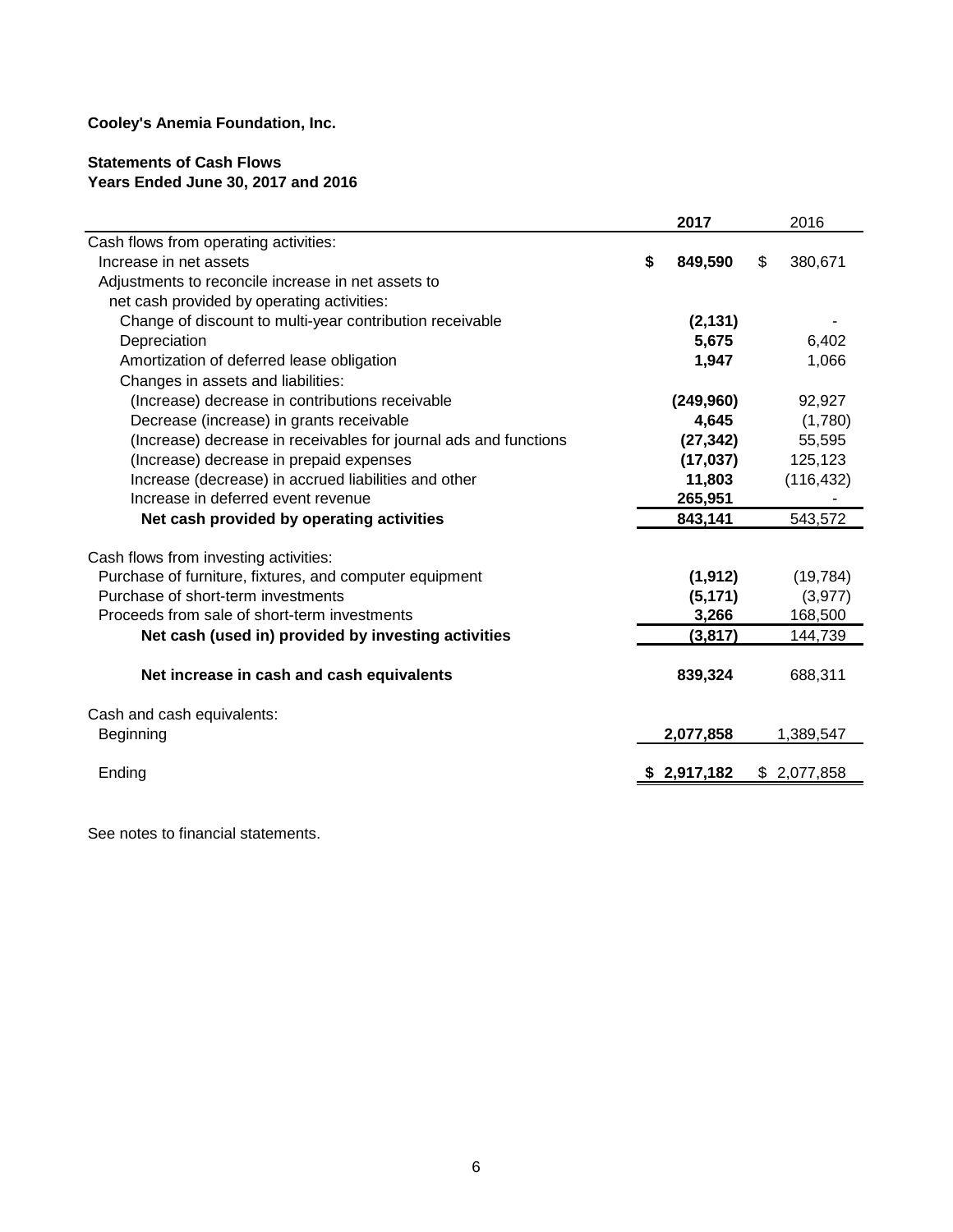#### **Notes to Financial Statements**

#### **Note 1. Organization and Summary of Significant Accounting Principles**

**Organization:** Cooley's Anemia Foundation, Inc. (the Foundation) is a national nonprofit health organization dedicated to enhancing the quality of life of patients afflicted with Cooley's Anemia, advancing the treatment and cure of this fatal blood disease and educating the medical profession and public about Cooley's Anemia.

The accompanying financial statements include the accounts of the New York National Office and the Foundation's 11 chapters in the fiscal years ended June 30, 2017 and 2016.

**Basis of presentation:** The financial statement presentation follows the Accounting Standards Codification (ASC) Topic 958, Not-for-Profit Entities. Under ASC Topic 958, the Foundation is required to report information regarding its financial position and activities according to three classes of net assets: unrestricted net assets, temporarily restricted net assets and permanently restricted net assets.

**Net asset classifications:** Unrestricted net assets represent funds which are neither permanently nor temporarily restricted by donors and are generally available for the Foundation to utilize in any of its programs or supporting services.

Temporarily restricted net assets are comprised of funds which are restricted by donors for specific purposes. Upon the expiration of either donor-imposed time or purpose restrictions, temporarily restricted net assets are transferred to unrestricted net assets.

Permanently restricted net assets include contributions that donors have specified must be maintained in perpetuity. Interest and dividends, and net realized and unrealized appreciation of the related investments, are expended for such purposes as specified by the donor or, if none, then for general purposes. There were no permanently restricted net assets as of June 30, 2017 and 2016.

Donor imposed restrictions that are satisfied in the same reporting period are classified as unrestricted.

**Revenue recognition:** Contributions: Unconditional contributions, including unconditional promises to give cash and other assets, are reported at fair value at the date the contribution is received. The gifts are reported as temporarily restricted or permanently restricted support if they are received with donor stipulations that limit the use of the donated assets. When a donor restriction expires, that is, when a stipulated time restriction ends or purpose restriction is accomplished, temporarily restricted net assets are reclassified as unrestricted net assets and reported in the statements of activities as net assets released from restrictions. Conditional promises to give are not included as support until the conditions are substantially met.

Contributions receivable that are expected to be collected within one year are recorded at net realizable value. Contributions receivable that are expected to be collected in future years are recorded at the present value of their estimated future cash flows. The discounts on those amounts are computed using risk adjusted interest rates applicable to the years in which the promises are received. The discount on those amounts is computed using risk-adjusted interest rates applicable to the year in which the promise to give is received.

Grants, which are considered contributions, are recognized in full in the year in which the grant period begins. Grants which require specific performance or specify goals or results to be achieved by the Foundation are recognized when the specific requirements are fulfilled.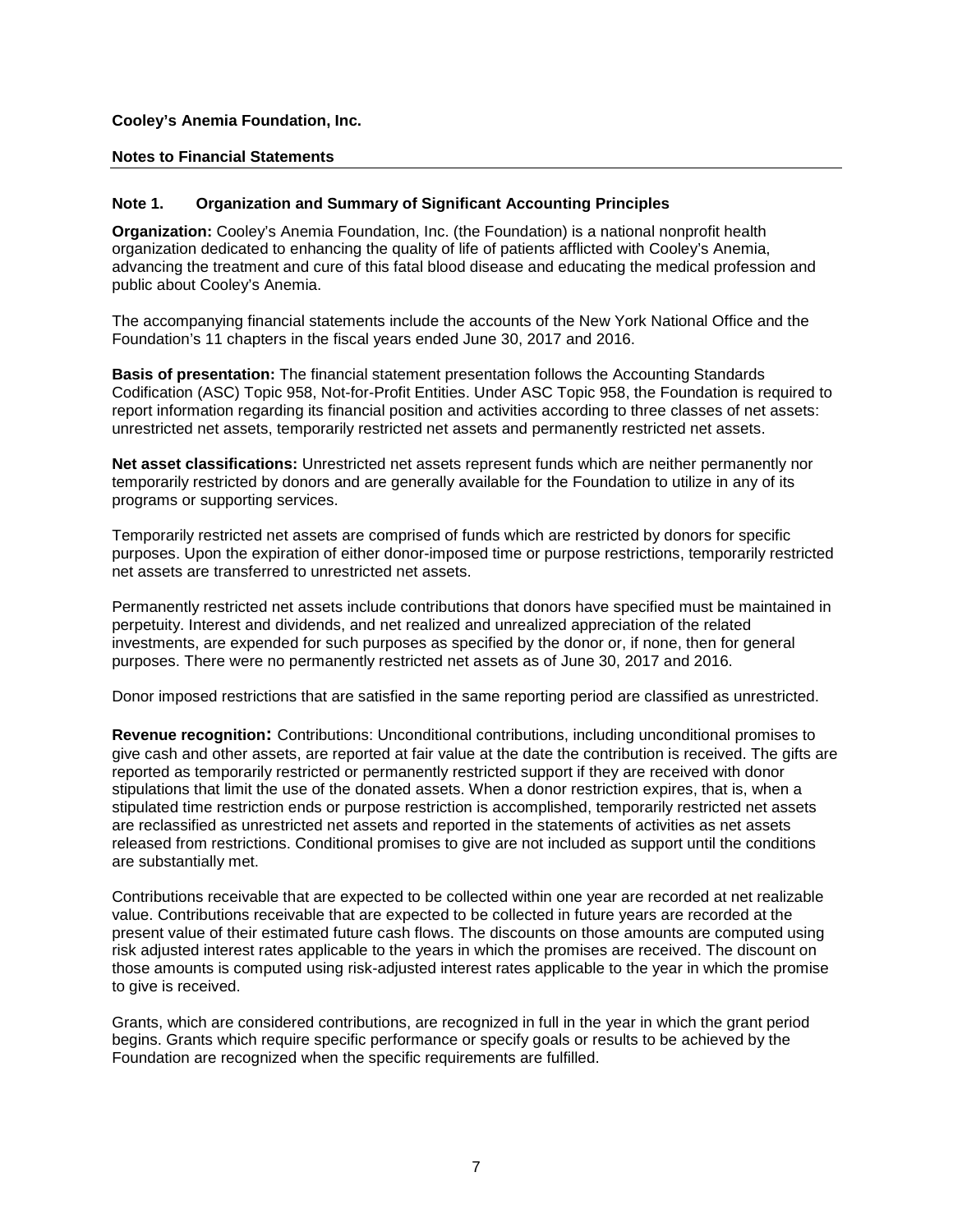#### **Notes to Financial Statements**

#### **Note 1. Organization and Summary of Significant Accounting Principles (Continued)**

Revenue for events is recognized when the event takes place. Amounts collected prior to the date of the event are deferred until the date of the event and are recorded as deferred event revenue in the statements of financial position.

**Donated materials and services:** A number of volunteers have donated time to the Foundation's programs and its fund-raising campaigns. The value of these contributed services does not meet the accounting criteria for recognition and, accordingly, is not recognized in the accompanying financial statements.

**Cash and cash equivalents:** The Foundation considers all highly liquid investments with an original maturity of three months or less at the date of acquisition to be cash equivalents.

**Investments and fair value measurements:** Investments are stated at their fair value. The net realized and unrealized gains (losses) on investments are reflected in the statements of activities. Investment income is recorded on the accrual basis.

The Foundation applies Financial Accounting Standards Board (FASB) ASC 820, *Fair Value Measurement*. FASB ASC 820 provides a framework for measuring fair value in accordance with generally accepted accounting standards in the United States (U.S. GAAP), and applies to all financial instruments that are being measured and reported on a fair value basis.

FASB ASC 820 sets out a fair value hierarchy and defines fair value as the price that would be received to sell an asset or paid to transfer a liability in an orderly transaction between market participants at the measurement date. The hierarchy gives the highest priority to unadjusted quoted prices in active markets for identical assets or liabilities (Level 1 measurements) and the lowest priority to unobservable inputs (Level 3 measurements).

The three levels of the fair value hierarchy are defined as follows:

- **Level 1:** Quoted prices for identical assets and liabilities traded in active exchange markets, such as the New York Stock Exchange.
- **Level 2:** Observable inputs other than Level 1 including quoted prices for similar assets or liabilities, quoted prices in less active markets, or other observable inputs that can be corroborated by observable market data. Level 2 also includes derivative contracts whose value is determined using a pricing model with observable market inputs or can be derived principally from or corroborated by observable market data.
- **Level 3:** Unobservable inputs supported by little or no market activity for financial instruments whose value is determined using pricing models, discounted cash flow methodologies, or similar techniques, as well as instruments for which the determination of fair value requires significant management judgment or estimation; also includes observable inputs for nonbinding single dealer quotes not corroborated by observable market data.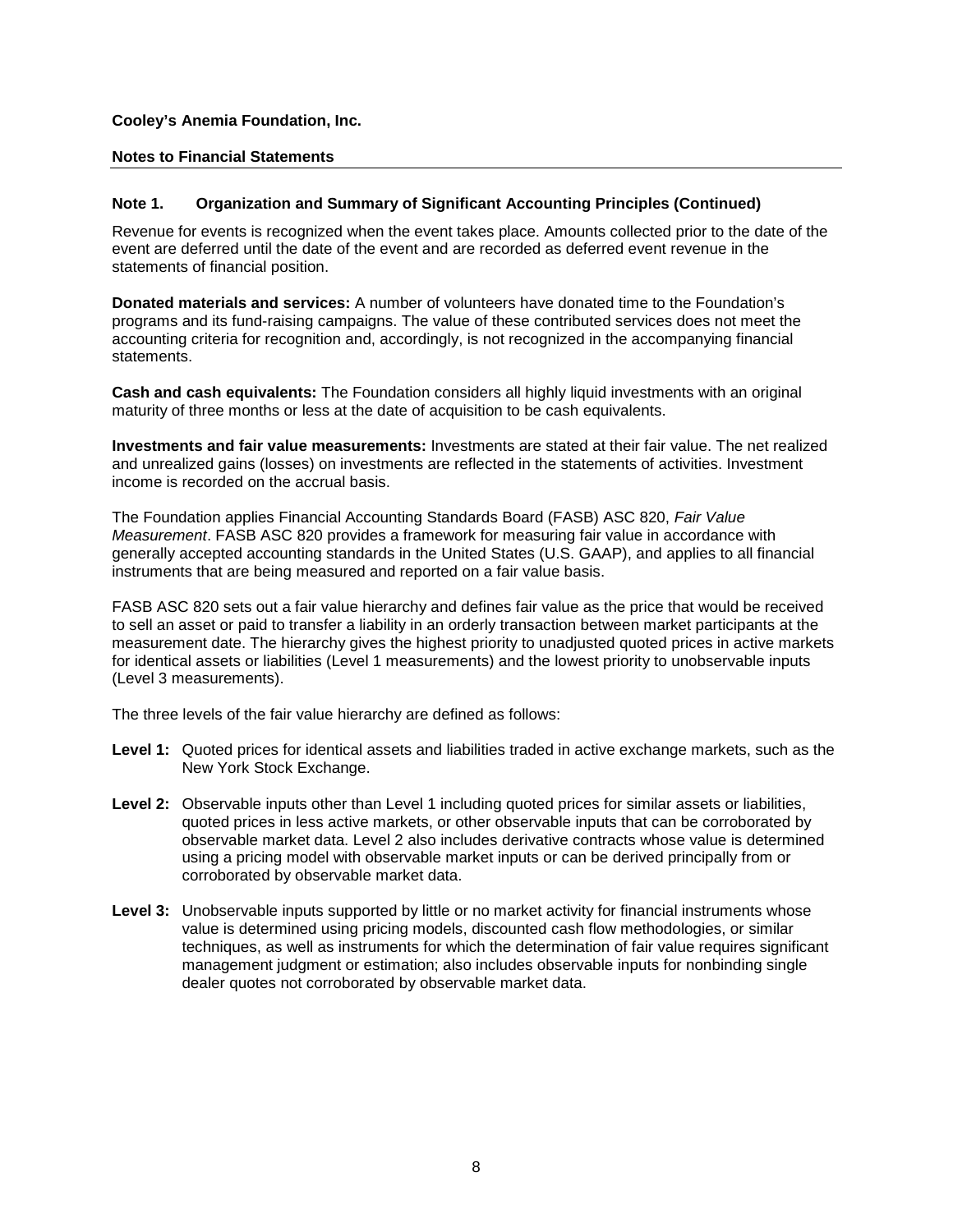#### **Notes to Financial Statements**

#### **Note 1. Organization and Summary of Significant Accounting Principles (Continued)**

For the fiscal years ended June 30, 2017 and 2016, the application of valuation techniques to similar assets and liabilities has been consistent. The fair value of investment securities is the market value based on quoted market prices, when available, or market prices provided by recognized broker-dealers. If listed prices or quotes are not available, fair value is based upon externally developed models that use unobservable inputs due to the limited market activity of the instrument.

At June 30, 2017 and 2016, the Foundation's short-term investments of \$46,385 and \$44,480, respectively, consist of certificates of deposit, which are classified as Level 2 investments and have been valued using a matrix based on interest rates.

**Property and equipment:** The Foundation's policy for the capitalization of property and equipment is limited to purchases of \$1,000 or more with an estimated useful life greater than one year. Depreciation of property and equipment is provided for by the straight-line method over the estimated useful lives of the related assets of five to seven years.

**Functional expenses:** The Foundation allocates its expenses on a functional basis among its various programs and supporting services. Expenses that can be identified with a specific program or supporting service are allocated directly according to their natural expenditure classification. Other expenses that are common to several functions are allocated to each.

**Concentration of credit risk:** Financial instruments that potentially subject the Foundation to concentrations of credit risk consist primarily of cash and cash equivalents and short-term investments. The Foundation maintains the majority of its cash and cash equivalents in bank deposits and money market accounts with high-credit financial institutions. At times, such balances may be in excess of Federal Deposit Insurance Corporation (FDIC) insured limits. The Foundation has not experienced any losses in such accounts and does not believe it is exposed to any significant credit risk associated with such accounts.

**Use of estimates:** The preparation of financial statements in conformity with U.S. GAAP requires management to make estimates and assumptions that affect the reported amounts of assets and liabilities and disclosure of contingent assets and liabilities at the date of the financial statements and the reported amounts of revenue and expenses during the reporting period. Actual results could differ from those estimates.

**Tax-exempt status and income taxes:** The Foundation qualifies as a tax-exempt organization under Section 501(c)(3) of the Internal Revenue Code and is a publicly supported organization as described in Section 509(a). In addition, the Foundation is not classified as a private foundation. The Foundation is subject to unrelated business income tax (UBIT), if applicable. For the years ended June 30, 2017 and 2016, the Foundation did not incur any UBIT.

Management evaluated all of the Foundation's tax positions for all open tax years and has concluded that the Foundation had taken no uncertain tax positions that require adjustments or disclosure to the financial statements.

**Evaluation of subsequent events:** The Foundation evaluated events occurring subsequent to the date of the financial statements to consider whether or not the impact of such events needs to be reflected and/or disclosed in the financial statements. Such evaluation was performed through March 27, 2018, the date that these financial statements were available to be issued.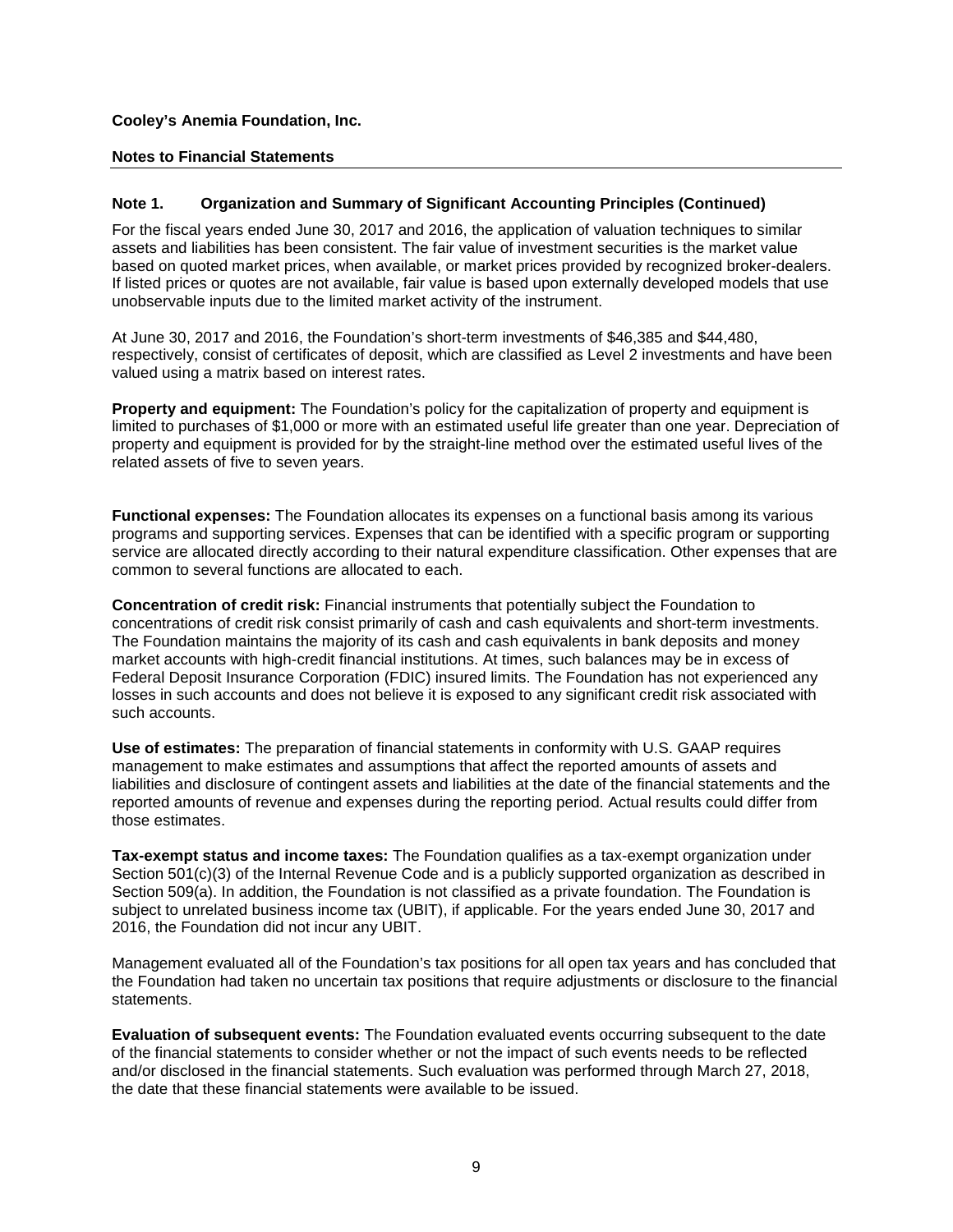#### **Notes to Financial Statements**

#### **Note 1. Organization and Summary of Significant Accounting Principles (Continued)**

**Recently issued accounting pronouncements:** In May 2014, the FASB issued Accounting Standards Update (ASU) 2014-09, *Revenue from Contracts with Customers (Topic 606)*, requiring an entity to recognize the amount of revenue to which it expects to be entitled for the transfer of promised goods or services to customers. The updated standard will replace most existing revenue recognition guidance in U.S. GAAP when it becomes effective and permits the use of either a full retrospective or retrospective with cumulative effect transition method. In August 2015, the FASB issued ASU 2015-14, which defers the effective date of ASU 2014-09 for one year, making it effective for annual reporting periods beginning after December 15, 2018. The Foundation has not yet selected a transition method and is currently evaluating the effect that the standard will have on the financial statements.

In February 2016, the FASB issued ASU 2016-02, *Leases (Topic 842)*. The guidance in this ASU supersedes the leasing guidance in Topic 840, *Leases*. Under the new guidance, lessees are required to recognize lease assets and lease liabilities on the statements of financial position for all leases with terms longer than 12 months. Leases will be classified as either finance or operating, with classification affecting the pattern of expense recognition in the statements of activities. The new standard is effective for fiscal years beginning after December 15, 2019, including interim periods within those fiscal years. The Foundation is currently evaluating the impact of the pending adoption of the new standard on the financial statements.

In August 2016, the FASB issued ASU 2016-14, *Not-for-Profit Entities (Topic 958): Presentation of Financial Statements of Not-for-Profit Entities.* The amendments in this ASU make improvements to the information provided in financial statements and accompanying notes of not-for-profit entities. The amendments set forth the FASB's improvements to net asset classification requirements and the information presented about a not-for-profit entity's liquidity, financial performance, and cash flows. The ASU will be effective for fiscal years beginning after December 15, 2017. Earlier adoption is permitted. Management has not evaluated the impact of this ASU on the financial statements.

#### **Note 2. Contributions Receivable**

Contributions receivable as of June 30, is as follows:

|                                                   | 2017      | 2016      |
|---------------------------------------------------|-----------|-----------|
|                                                   |           |           |
| Amount due in less than one year                  | \$439,960 | \$170,000 |
| Amount due in one to five years                   | 20,000    | 40,000    |
| Total contributions receivable                    | 459.960   | 210,000   |
| Less: unamortized discount interest rate of 2.30% | (927)     | (3,058)   |
| Net contribution receivable                       | 459.033   | 206,942   |

During fiscal 2017, the Foundation learned that it is one of the beneficiaries to a will for a donor who passed away in February 2017. Pursuant to bequests in the will, for the year ended June 30, 2017 the Foundation has recognized \$366,661 in contribution revenue, of which \$259,923 is included in contributions receivable as of June 30, 2017. Additionally, the Foundation will receive beneficial interests in four of the deceased donor's charitable remainder trusts. The trusts have not yet been funded as the will's executors are waiting for approval of the estate tax return. The amounts of the remaining bequests are unknown and are not recorded in the financial statements.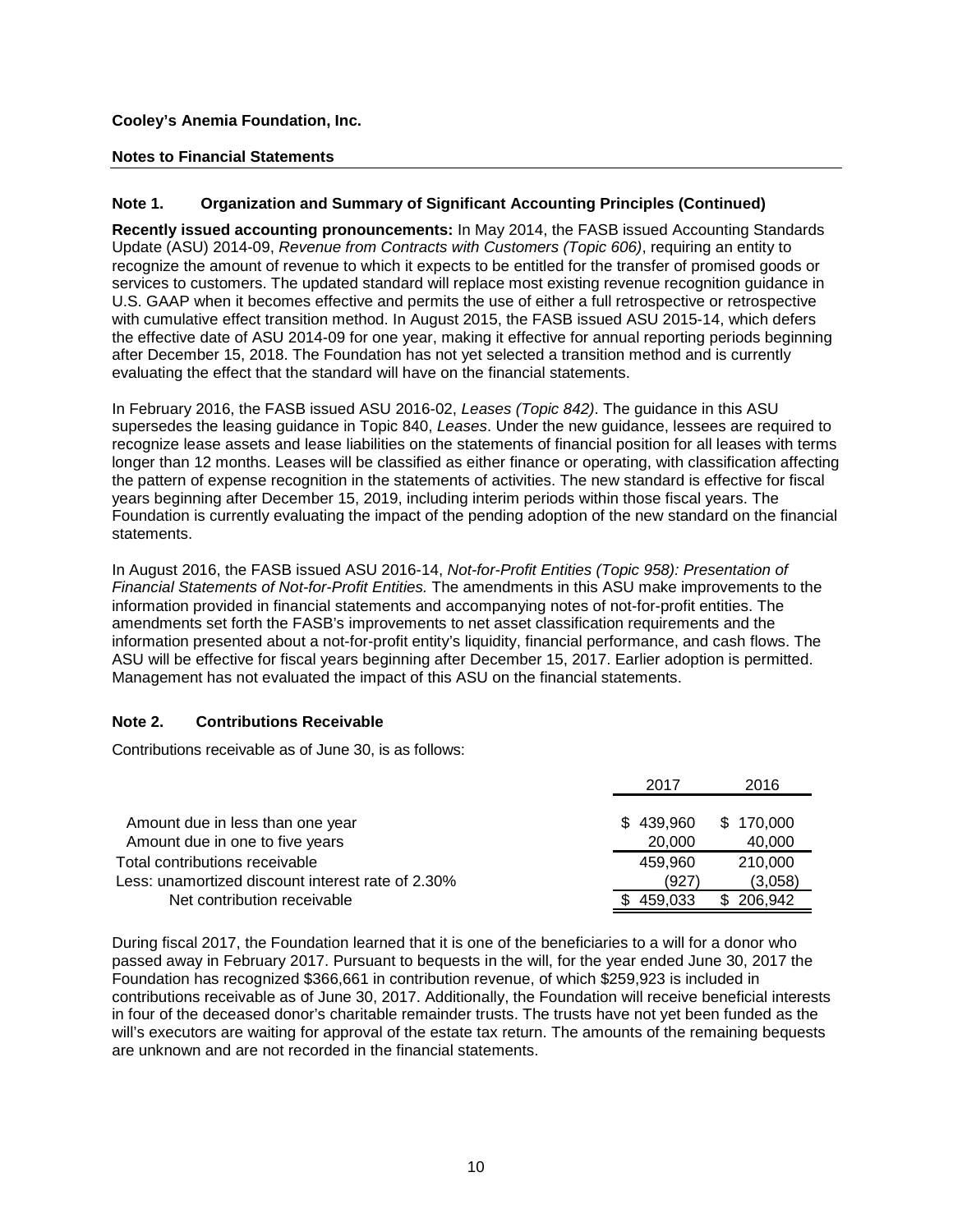#### **Notes to Financial Statements**

#### **Note 3. Grants**

The Foundation has an agreement with the Centers for Disease Control and Prevention (the CDC) that provides funding to develop and implement the Thalassemia Prevention Education and Outreach Program for the period from September 30, 2014 through September 29, 2017. The approved amount awarded through June 30, 2017 is \$450,000. In connection with the agreements, the Foundation recognized \$151,568 and \$157,052 as grant revenue in fiscal years ended June 30, 2017 and 2016, respectively. Receivable for these grants as of June 30, 2017 and 2016 was \$35,111 and \$35,280, respectively.

The Foundation received an award from the U.S. Department of Health and Human Services to support the Thalassemia research project for the project period covering from June 1, 2015 through May 31, 2018. The approved amount awarded through June 30, 2017 is \$159,048. The Foundation recognized revenue amounting to \$68,185 and \$72,340 of this grant in the fiscal years ended June 30, 2017 and 2016, respectively. The receivable for this grant as of June 30, 2017 and 2016 was \$12,050 and \$16,526, respectively.

#### **Note 4. Commitments and Contingencies**

**Leases:** The Foundation is obligated under a lease for office space. The lease agreement for the National Office was renewed in October 2015 and expires July 2019. The lease also contains provisions for escalation charges based upon certain cost increases incurred by the lessor. Rent expense for the years ended June 30, 2017 and 2016 was \$95,325 and \$87,185, respectively. Future minimum rental payments under the operating lease commitment is as follows:

| Years ending June 30: |                      |
|-----------------------|----------------------|
| 2018                  | 97,829               |
| 2019                  | 100,519              |
| 2020                  | 8,452                |
|                       | $\bullet$<br>206,800 |

**Awards and fellowships:** Directors of the Foundation have approved, as of June 30, 2017, medical research grants amounting to \$235,625 for the fiscal year from July 1, 2017 through June 30, 2018. Such grants are subject to the satisfaction, by the intended recipients, of certain conditions before payment and have not yet been reflected as a liability as of June 30, 2017 in the accompanying statements of financial position.

#### **Note 5. Retirement Plan**

The Foundation has a simple IRA plan for all employees who meet eligibility requirements. The plan permits employee contributions of up to \$8,000 with matching contributions made by the Foundation based on employees' compensation. The Foundation made contributions of \$9,435 and \$7,535 in 2017 and 2016, respectively.